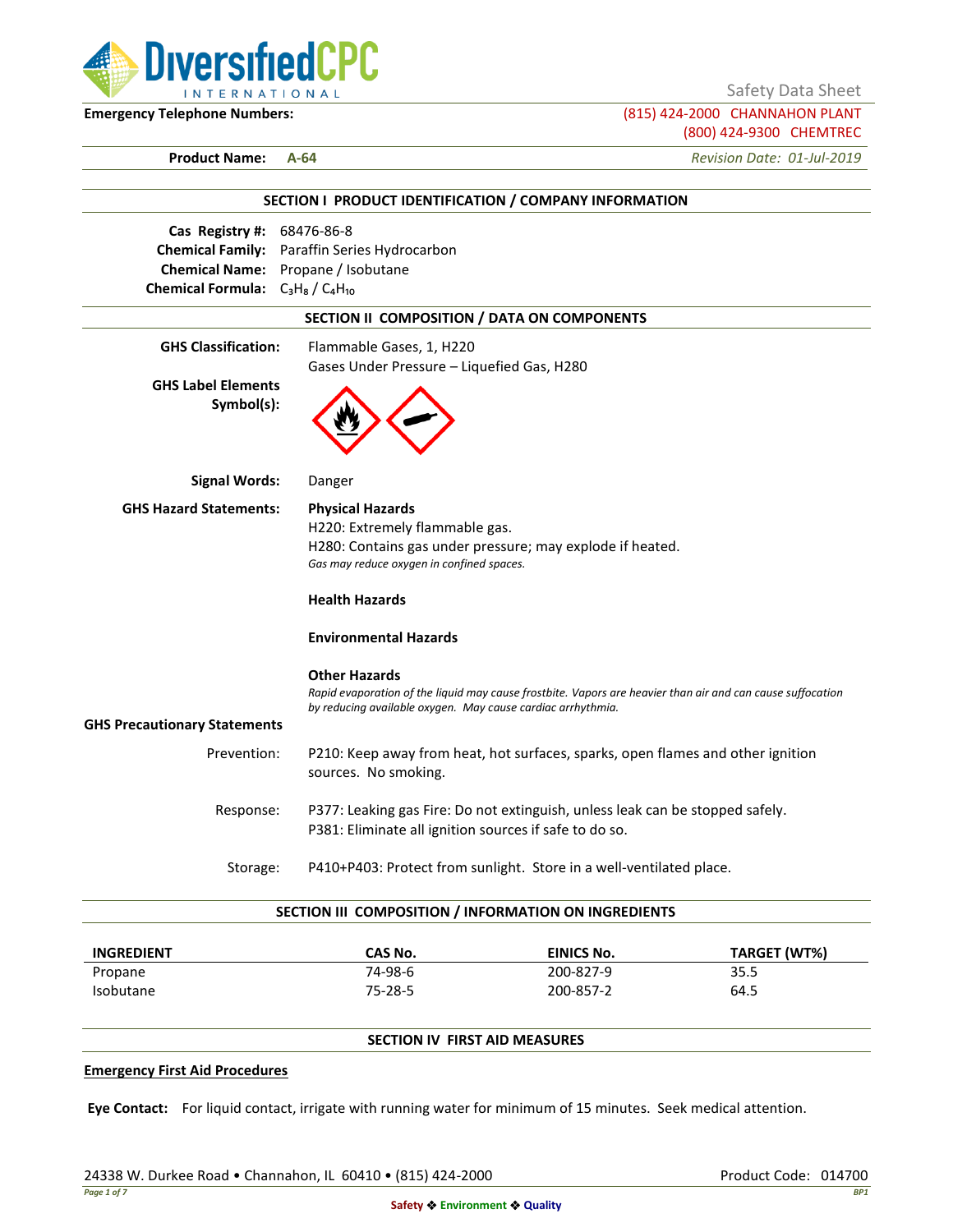

| Skin Contact: For liquid contact, warm areas gradually and get medical attention if there is evidence of frost bite or tissue |
|-------------------------------------------------------------------------------------------------------------------------------|
| damage. Flush area with lukewarm water. Do not rub affected area. If blistering occurs, apply a sterile                       |
| dressing. Seek medical attention.                                                                                             |
|                                                                                                                               |

**Inhalation:** Remove to fresh air. Artificial respiration and/or oxygen may be necessary. Consult a physician. **Ingestion:** This material is a gas under normal atmospheric conditions and ingestion is unlikely.

Most important symptoms and effects

**Acute:** Anesthetic effects at high concentrations.

**Delayed:** None known or anticipated. See Section 11 for information on effects from chronic exposure, if any.

**Notes to Physician:** Epinephrine and other sympathomimetic drugs may initiate cardiac arrhythmias in persons exposed to high concentrations of hydrocarbon solvents (e.g., in enclosed spaces or with deliberate abuse). The use of other drugs with less arrhythmogenic potential should be considered. If sympathomimetic drugs are administered, observe for the development of cardiac arrhythmias.

### **SECTION V FIRE FIGHTING MEASURES**

### **Suitable Extinguishing Media:**

Water spray, Water mist, Foam, Dry chemical or Carbon Dioxide. Carbon dioxide can displace oxygen. Use caution when applying carbon dioxide in confined spaces.

### **Fire Fighting Procedures:**

For fires beyond the initial stage, emergency responders in the immediate hazard area should wear protective clothing. When the potential chemical hazard is unknown, in enclosed or confined spaces, a self contained breathing apparatus should be worn. In addition, wear other appropriate protective equipment as conditions warrant (see Section 8). Isolate immediate hazard area and keep unauthorized personnel out. Stop spill/release if it can be done safely. If this cannot be done, allow fire to burn. Move undamaged containers from immediate hazard area if it can be done safely. Stay away from ends of container. Water spray may be useful in minimizing or dispersing vapors and to protect personnel. Cool equipment exposed to fire with water, if it can be done safely.

### **Unusual Fire and Explosion Hazards:**

Extremely flammable. Contents under pressure. This material can be ignited by heat, sparks, flames, or other sources of ignition. The vapor is heavier than air. Vapors may travel considerable distances to a source of ignition where they can ignite, flash back, or explode. May create vapor/air explosion hazard indoors, in confined spaces, outdoors, or in sewers. If container is not properly cooled, it can rupture in the heat of a fire. Drains can be plugged and valves made inoperable by the formation of ice if rapid evaporation of large quantities of the liquefied gas occurs. Do not allow run-off from fire fighting to enter drains or water courses – may cause explosion hazard in drains and may reignite.

**Hazardous Combustion Products**: Combustion may yield smoke, carbon monoxide, and other products of incomplete combustion. Oxides of nitrogen and sulfur may also be formed.

*See Section 9 for Flammable Properties including Flash Point and Flammable (Explosive) Limits.*

### **NPCA - HMIS RATINGS**

| <b>HEALTH</b>              |  |
|----------------------------|--|
| <b>FLAMMABILITY</b>        |  |
| <b>REACTIVITY</b>          |  |
| <b>PERSONAL PROTECTION</b> |  |

**PERSONAL PROTECTION - (***Personal Protection Information To Be Supplied By The User)*

### **SECTION VI ACCIDENTAL RELEASE MEASURES**

**Steps To Be Taken If Material Is Released or Spilled**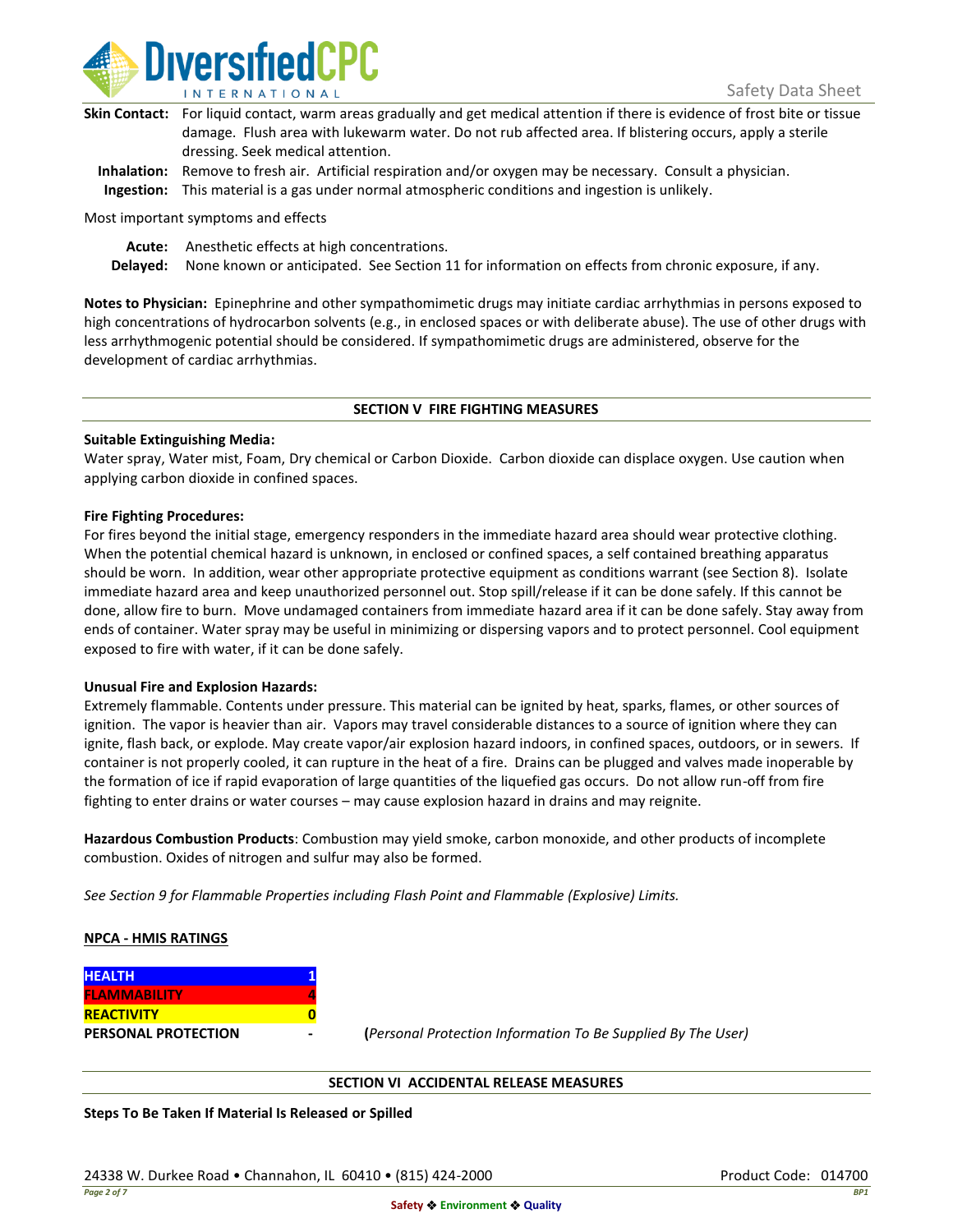

Avoid sources of ignition - ventilate area. Use water fog to evaporate or ventilate. Protect body against contact with liquid. If confined space - use self contained breathing apparatus. Consult local fire authorities.

**Personal Precautions:** Extremely flammable. Spillages of liquid product will create a fire hazard and may form an explosive atmosphere. Keep all sources of ignition and hot metal surfaces away from spill/release if safe to do so. The use of explosion-proof electrical equipment is recommended. Beware of accumulation of gas in low areas or contained areas, where explosive concentrations may occur. Prevent from entering drains or any place where accumulation may occur. Ventilate area and allow to evaporate. Stay upwind and away from spill/release. Avoid direct contact with material. For large spillages, notify persons downwind of the spill/release, isolate immediate hazard area and keep unauthorized personnel out. Wear appropriate protective equipment, including respiratory protection, as conditions warrant (see Section 8). See Sections 2 and 7 for additional information on hazards and precautionary measures.

**Environmental Precautions:** Stop spill/release if it can be done safely. Water spray may be useful in minimizing or dispersing vapors. If spill occurs on water notify appropriate authorities and advise shipping of any hazard.

**Methods for Containment and Clean-Up**: Notify relevant authorities in accordance with all applicable regulations.

Recommended measures are based on the most likely spillage scenarios for this material; however local conditions and regulations may influence or limit the choice of appropriate actions to be taken.

## **SECTION VII HANDLING AND STORAGE**

**Precautions for safe handling:** Comply with state and local regulations covering liquefied petroleum gases. Comply with NFPA Pamphlet #58. Keep away from heat or sources of ignition. Prohibit smoking in areas of storage or use. Take precautionary measures against static discharge. Use good personal hygiene practices and wear appropriate personal protective equipment (see section 8).

Contents are under pressure. Gases can accumulate in confined spaces and limit oxygen available for breathing. Use only with adequate ventilation. The use of explosion-proof electrical equipment is recommended and may be required (see appropriate fire codes). Refer to NFPA-70 and/or API RP 2003 for specific bonding/grounding requirements. Electrostatic charge may accumulate and create a hazardous condition when handling or processing this material. To avoid fire or explosion, dissipate static electricity during transfer by grounding and bonding containers and equipment before transferring material.

Do not enter confined spaces such as tanks or pits without following proper entry procedures such as ASTM D-4276 and 29CFR 1910.146.

**WARNING**: Unless otherwise specifically indicated, no odorant is added to this product. You cannot depend upon your sense of smell for leak detection! Ensure appropriate gas detection is available and working for the detection of leaks.

**Conditions for safe storage:** Keep container(s) tightly closed and properly labeled. Use and store this material in cool, dry, well ventilated areas away from heat, direct sunlight, hot metal surfaces, and all sources of ignition. Store only in approved containers. Post area "No Smoking or Open Flame." Keep away from any incompatible material (see Section 10). Protect container(s) against physical damage. Outdoor or detached storage is preferred. Indoor storage should meet OSHA standards and appropriate fire codes.

"Empty" containers retain residue and may be dangerous. Do not pressurize, cut, weld, braze, solder, drill, grind, or expose such containers to heat, flame, sparks, or other sources of ignition. They may explode and cause injury or death. Avoid exposing any part of a compressed-gas cylinder to temperatures above 125F (51.6C).

Gas cylinders should be stored outdoors or in well ventilated storerooms at no lower than ground level and should be quickly removable in an emergency.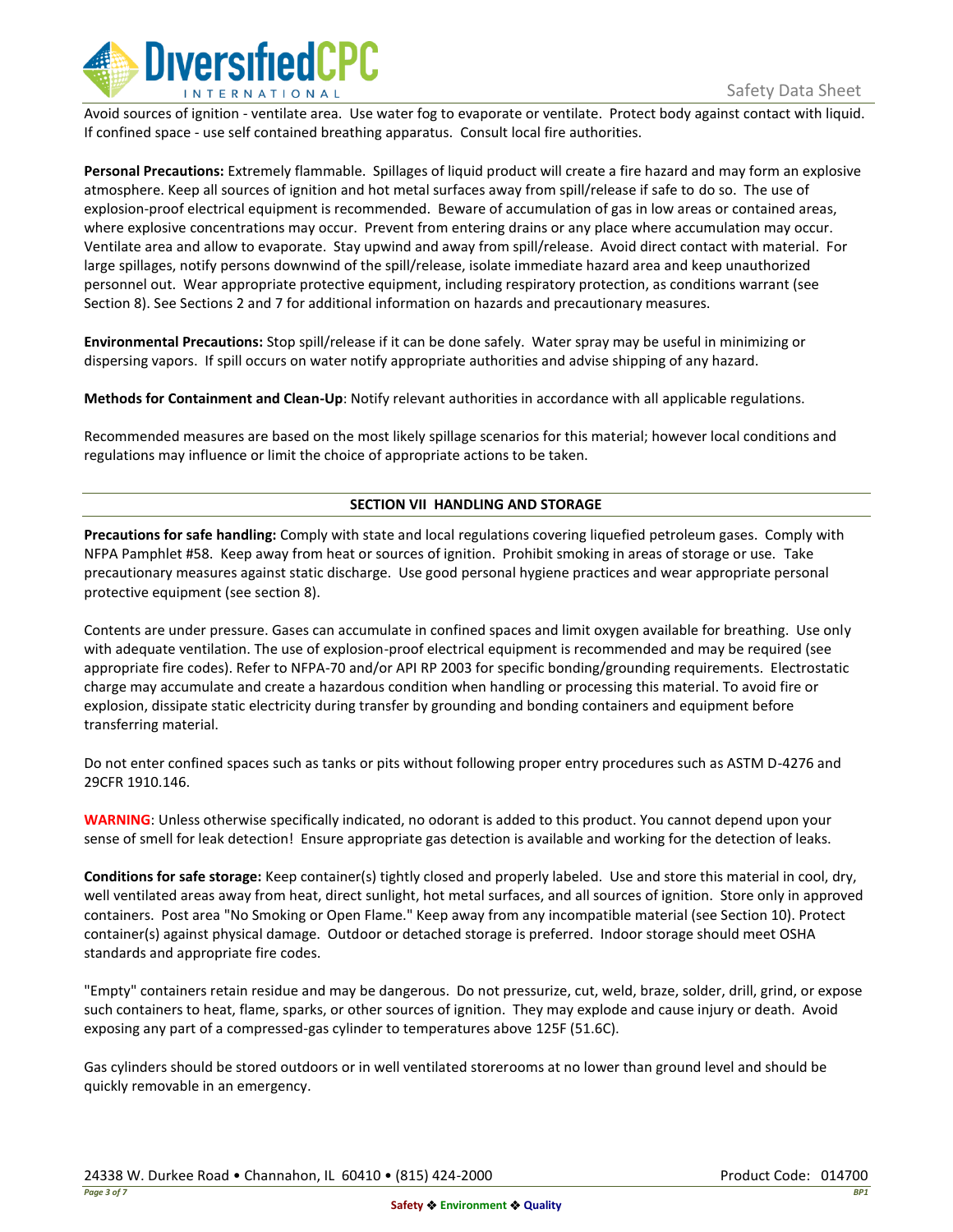

### **SECTION VIII EXPOSURE CONTROLS / PERSONAL PROTECTION**

## **Exposure Limits**

| Component                      |                                                                                                                                                                                                                                                                                                                                                                                                                                                                                                                                            | <b>ACIGH</b> | <b>ACIGH</b>      | <b>OSHA PEL</b> |                  |
|--------------------------------|--------------------------------------------------------------------------------------------------------------------------------------------------------------------------------------------------------------------------------------------------------------------------------------------------------------------------------------------------------------------------------------------------------------------------------------------------------------------------------------------------------------------------------------------|--------------|-------------------|-----------------|------------------|
|                                |                                                                                                                                                                                                                                                                                                                                                                                                                                                                                                                                            | TLV (TWA)    | <b>TLV (STEL)</b> | (TWA)           | <b>OTHER PEL</b> |
| Propane                        |                                                                                                                                                                                                                                                                                                                                                                                                                                                                                                                                            | Simple       | Simple            | 1000 ppm        |                  |
|                                |                                                                                                                                                                                                                                                                                                                                                                                                                                                                                                                                            | Asphyxiant   | Asphyxiant        |                 |                  |
| Isobutane                      |                                                                                                                                                                                                                                                                                                                                                                                                                                                                                                                                            |              | 1000 ppm          |                 |                  |
| <b>Engineering Controls:</b>   | If current ventilation practices are not adequate to maintain airborne concentrations below<br>the established exposure limits, additional engineering controls may be required.                                                                                                                                                                                                                                                                                                                                                           |              |                   |                 |                  |
| <b>Personal Protection:</b>    |                                                                                                                                                                                                                                                                                                                                                                                                                                                                                                                                            |              |                   |                 |                  |
| Eye/Face Protection:           | The use of eye protection (such as splash goggles) that meets or exceeds ANSI Z.87.1 is<br>recommended when there is potential liquid contact to the eye. Depending on conditions<br>of use, a face shield may be necessary.                                                                                                                                                                                                                                                                                                               |              |                   |                 |                  |
| <b>Skin Protection:</b>        | Impervious, insulated gloves recommended.                                                                                                                                                                                                                                                                                                                                                                                                                                                                                                  |              |                   |                 |                  |
| <b>Respiratory Protection:</b> | A NIOSH approved, self-contained breathing apparatus (SCBA) or equivalent operated in a<br>pressure demand or other positive pressure mode should be used in situations of oxygen<br>deficiency (oxygen content less than 19.5 percent), unknown exposure concentrations, or<br>situations that are immediately dangerous to life or health (IDLH).<br>A respiratory protection program that meets or is equivalent to OSHA 29 CFR 1910.134 and<br>ANSI Z88.2 should be followed whenever workplace conditions warrant a respirator's use. |              |                   |                 |                  |

Suggestions provided in this section for exposure control and specific types of protective equipment are based on readily available information. Users should consult with the specific manufacturer to confirm the performance of their protective equipment. Specific situations may require consultation with industrial hygiene, safety, or engineering professionals.

### **SECTION IX PHYSICAL AND CHEMICAL PROPERTIES**

| <b>Odor Threshold: No Data</b>                | <b>pH:</b> Not Applicable | <b>Appearance &amp; Odor:</b> Clear, colorless liquefied gas with sweet petroleum odor. |                                                   |
|-----------------------------------------------|---------------------------|-----------------------------------------------------------------------------------------|---------------------------------------------------|
| <b>Melting / Freezing Point:</b> No Data      |                           | Initial Boiling Point / Range: $-20.9$ TO $+10.9$ °F                                    |                                                   |
| Flash Point (Method): -156 °F (Estimated)     |                           |                                                                                         | <b>Evaporation Rate:</b> $>1$ (Ethyl Ether = 1.0) |
| Lower Explosion Limit: 1.8% (vol.) Gas in air |                           | Upper Explosion Limit: 9.5% (vol.) Gas in air                                           |                                                   |
| Vapor Pressure @ 70 °F: 64 PSIG               |                           | <b>Vapor Density (air = 1.00):</b> 1.803                                                |                                                   |
| <b>Specific Gravity (H2O = 1.00):</b> $0.543$ |                           | Solubility in Water @ 70 °F: 0.008%                                                     |                                                   |
| Percent Volatile by Volume: 100%              |                           | Auto-ignition temperature: No Data                                                      |                                                   |
| <b>Decomposition Data:</b> No Data            |                           | Viscosity: No Data                                                                      |                                                   |

### **SECTION X STABILITY AND REACTIVITY**

| Stable                                       |
|----------------------------------------------|
| Hazardous Polymerization: Can not occur      |
| None.                                        |
| Carbon monoxide, volatile hydrocarbon vapors |
| High heat, spark, and open flames            |
|                                              |

# **SECTION XI TOXICOLOGICAL INFORMATION**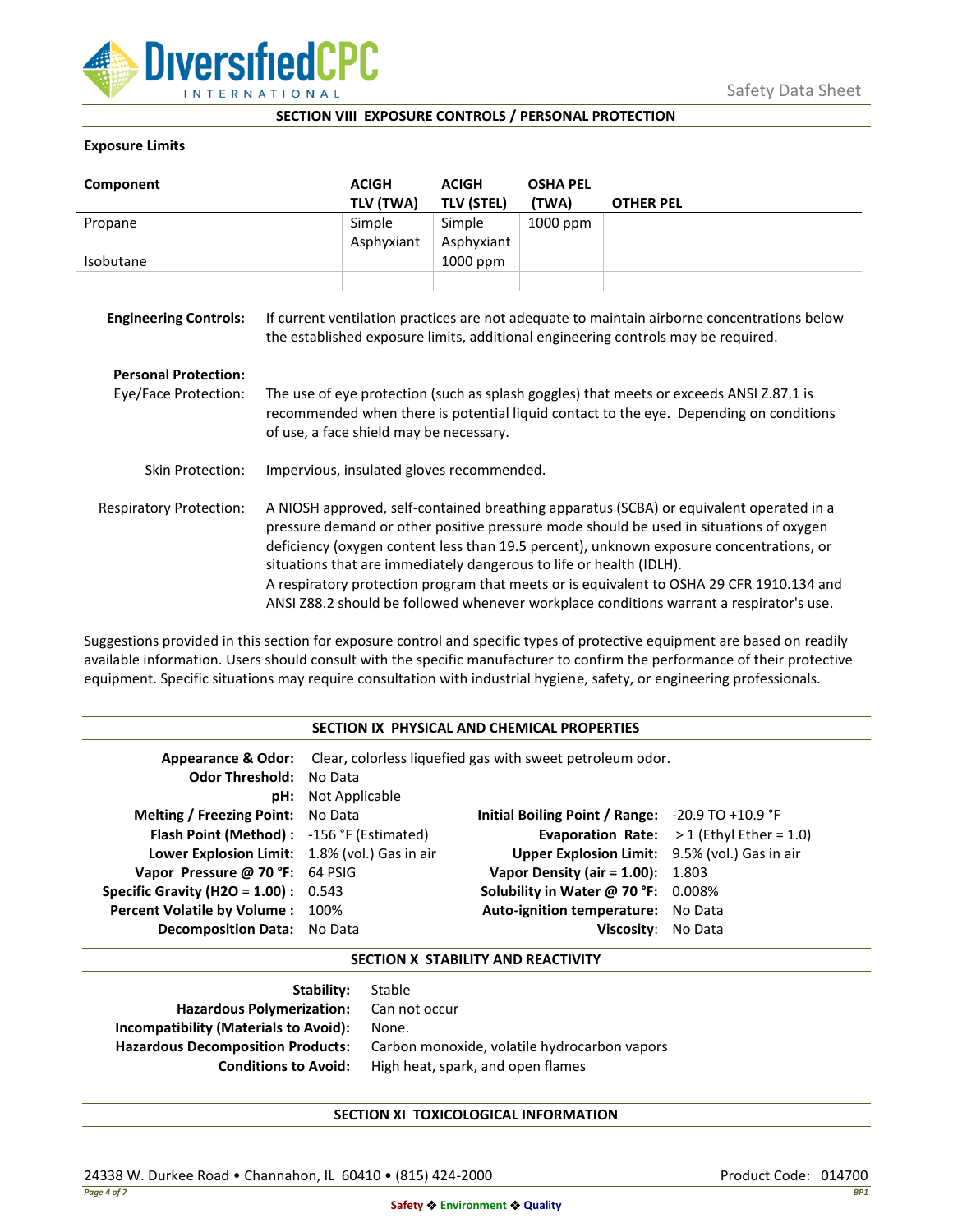

## **Effects Of Over Exposure**

**Ingestion:** Aspiration hazard!

- **Inhalation:** Inhalation of vapor may produce anesthetic effects and feeling of euphoria. Prolonged overexposure can cause rapid breathing, headache, dizziness, narcosis, unconsciousness, and death from asphyxiation, depending on concentration and time of exposure.
- **Skin Contact:** Contact with evaporating liquid can cause frostbite.

**Eye Contact:** Liquid can cause severe irritation, redness, tearing, blurred vision, and possible freeze burns.

**Specific Target Organ Toxicity (Single Exposure):** Not expected to cause organ effects from single exposure. **Specific Target Organ Toxicity (Repeated Exposure):** Not expected to cause organ effects from repeated exposure. **Carcinogenicity:** Not expected to cause cancer. This substance is not listed as a carcinogen by IARC, NTP or OSHA. **Germ Cell Mutagenicity:** Not expected to cause heritable genetic effects.

**Reproductive Toxicity:** Not expected to cause reproductive toxicity.

**Other Comments:** High concentrations may reduce the amount of oxygen available for breathing, especially in confined spaces. Hypoxia (inadequate oxygen) during pregnancy may have adverse effects on the developing fetus.

# **Information on Toxicological Effects of Components**

## **Propane**

*Target Organs:* No systemic or neurotoxic effects were noted in rats exposed to concentrations of propane as high as 12,000 ppm for 28 days.

*Reproductive Toxicity:* No adverse reproductive or developmental effects were observed in rats exposed to propane; no observed adverse effect level = 12,000 ppm.

## **n-Butane**

*Target Organs:* No systemic or neurotoxic effects were noted in rats exposed to concentrations of butane as high as 9,000 ppm for 28 days.

*Reproductive Toxicity:* No adverse reproductive or developmental effects were observed in rats exposed to butane; no observed adverse effect level = 12,000 ppm.

# **Isobutane**

*Target Organs:* No systemic or neurotoxic effects were noted in rats exposed to concentrations of isobutane as high as 9,000 ppm for 28 days.

*Reproductive Toxicity:* No adverse developmental effects were observed in rats exposed to concentrations of isobutane as high as 9000 ppm. Fertility and mating indices may have been affected at 9000 ppm but no effects were observed at 3000 ppm.

# **SECTION XII ECOLOGICAL INFORMATION**

**Toxicity:** Petroleum gases will readily evaporate from the surface and would not be expected to have significant adverse effects in the aquatic environment. Classification: No classified hazards.

**Persistence and Degradability:** The hydrocarbons in this material are expected to be inherently biodegradable. In practice, hydrocarbon gases are not likely to remain in solution long enough for biodegradation to be a significant loss process.

**Bioaccumulative Potential:** Not expected as having the potential to bioaccumulate.

**Mobility in Soil:** Due to the extreme volatility of petroleum gases, air is the only environmental compartment in which they will be found. In air, these hydrocarbons undergo photodegradation by reaction with hydroxyl radicals with half-lives ranging from 3.2 days for n-butane to 7 days for propane.

**Other Adverse Effects:** None anticipated.

# **SECTION XIII DISPOSAL INFORMATION**

### **Waste Disposal**

(1) Mechanical Recovery

24338 W. Durkee Road • Channahon, IL 60410 • (815) 424-2000 Product Code: 014700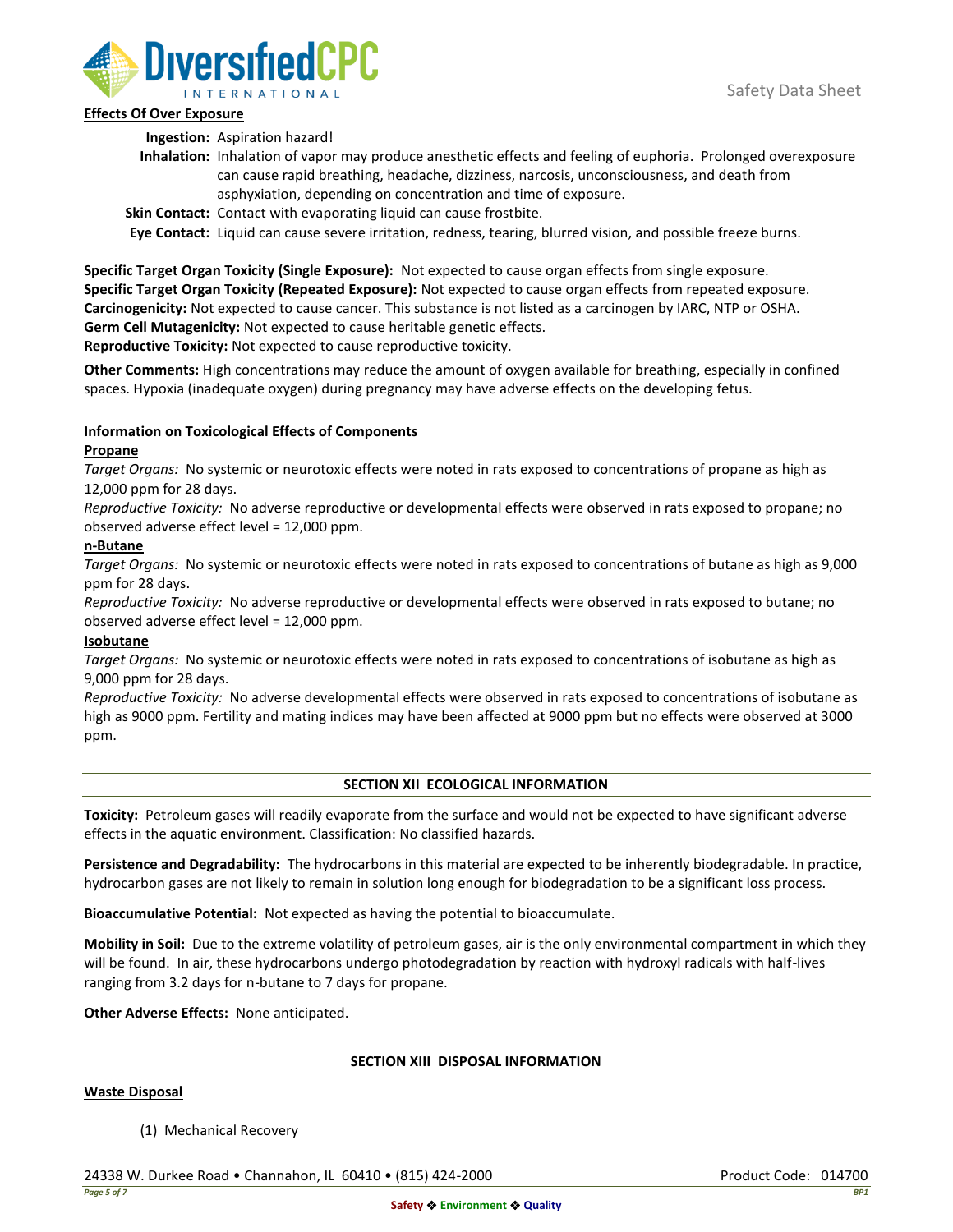

(2) Flare-Off At Safe Location (Vapors)

(3) Exhaust to Atmosphere in Safe Location (No Open Flames)

*\*\* Comply With All State and Local Regulations \*\**

### **SECTION XIV TRANSPORT INFORMATION**

#### **Transport Information**

UN1075, Petroleum Gases, Liquefied , 2.1

## **SECTION XV REGULATIONS**

### **Regulatory Information**

### **Chemical Inventories**

**USA TSCA:** All components of this product are listed on the TSCA Inventory. **Europe Einecs:** All components in this product are listed on EINECS **Canada Domestic Substances List (DSL):** This product and/or all of its components are listed on the Canadian DSL. **Australia AICS:** All components of this product are listed on AICS. **Korea ECL:** All components in this product are listed on the Korean Existing Chemicals Inventory (KECI). **Japan Miti (ENCS):** All components of this product are listed on MITI.

#### **SARA Title III:**

### **CERCLA/SARA (Section 302) Extremely Hazardous Substances and TPQs (in pounds):**

This material does not contain any chemicals subject to the reporting requirements of SARA 302 and 40 CFR 372.

### **SARA (311, 312) Hazard Class:**

| Acute Health:    | Yes |
|------------------|-----|
| Chronic Health:  | No  |
| Fire Hazard:     | Yes |
| Pressure Hazard: | Yes |

**SARA (313) Chemicals:** Not listed

**California Proposition 65:** This material does not contain any chemicals which are known to the State of California to cause cancer, birth defects or other reproductive harm at concentrations that trigger the warning requirements of California Proposition 65.

### **EC Classification:**



F+ Extremely flammable

**Risk phrases:** 12 Extremely flammable.

### **Safety phrases:**

9 Keep container in a well-ventilated place.

16 Keep away from sources of ignition -No smoking.

33 Take precautionary measures against static discharges.

### **SECTION XVI OTHER INFORMATION**